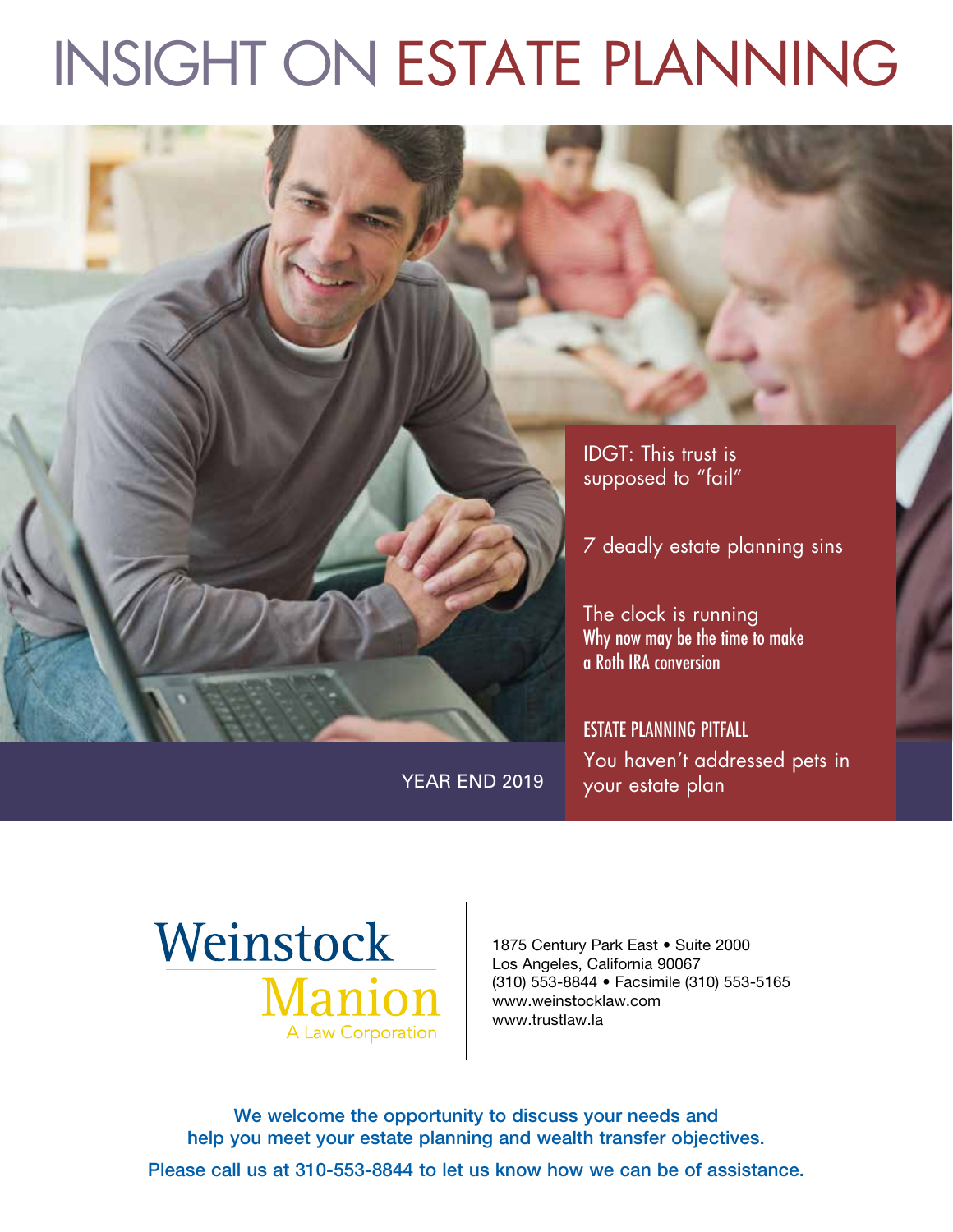# IDGT: This trust is supposed to "fail"

Trusts come in all shapes and sizes. However, from an income tax perspective, there are basically two types: grantor trusts and nongrantor trusts. Generally, with a grantor trust all trust income is taxed directly to the grantor  $-$  the person establishing the trust — and assets in the trust may or may not be included in the grantor's estate.

In contrast, generally with a nongrantor trust, all trust income is taxed to the trust's beneficiary (or beneficiaries) or the trust itself — or some combination thereof — rather than to the grantor. In addition, the assets aren't included in the grantor's estate.

There is, however, a variation that has the best attributes of both trust types. It's purposely designed to fail the general rules, and results in income being taxed to the grantor even though the trust's assets aren't included in the grantor's estate. Appropriately enough, it's called the "intentionally defective grantor trust" (IDGT).

### **How the trust works**

An IDGT is treated as a separate tax entity for federal estate tax purposes. However, the trust is considered to be a grantor trust for income tax purposes. If certain requirements



are met, it can be a powerful vehicle for affluent individuals seeking to preserve more wealth for their heirs.

First, you establish the IDGT as a legal entity under prevailing state laws and designate the trust beneficiaries, such as your children and grandchildren. Typically, you'll transfer appreciating assets, such as securities or real estate, to the trust as "seed money." Of course, the transfers are subject to federal gift tax, but you may benefit from current favorable conditions.

## **Income tax implications**

With a nongrantor trust, the trust itself is taxed on the income received, except for amounts that are distributed to the trust beneficiaries.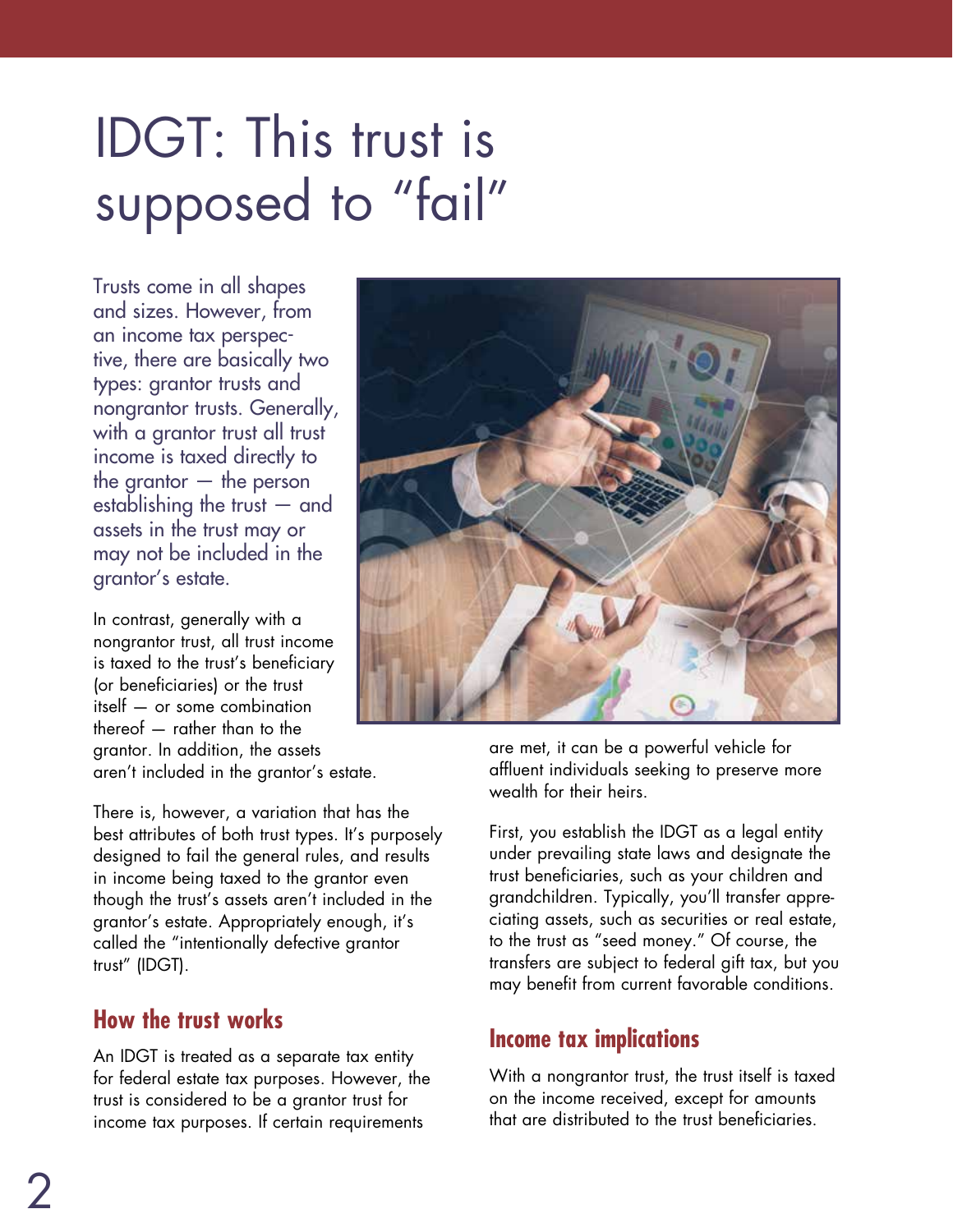The problem is that, unlike the tax brackets for individual taxpayers, which are relatively wide, the tax brackets for trusts are extremely narrow. That means that the higher tax rates kick in at relatively low income levels compared to the individual tax brackets.

For instance, in the wake of the Tax Cuts and Jobs Act (TCJA), the current top tax rate of 37% for individuals applies when taxable income of single filers reaches \$510,000, and \$612,350 for joint filers. In comparison, the threshold for the 37% rate for taxing trusts and estates is a mere \$12,750.

Obviously, depending on the amounts involved, a trust could easily be required to pay significantly more income tax than an individual.

## **Best of both worlds**

By including certain "defects" in the trust document, however, the trust would be treated as a grantor trust for income tax purposes. For example, the trust may provide that the grantor has the right to exchange assets of the trust for assets with an equivalent value, or the right to add beneficiaries or make changes to the way assets would otherwise be distributed to the beneficiary.

*By including certain "defects" in the trust document, the trust is treated as a grantor trust for income tax purposes.*

What's the impact of treating the trust as a grantor trust? The grantor, instead of the trust or trust beneficiaries, is taxed on the trust's income. Because the trust is drafted in a manner that retains its characterization as an

## Selling assets to an IDGT

With an intentionally defective grantor trust (IDGT), the grantor often transfers assets to the trust through lifetime gifts. Alternatively, he or she can arrange to sell assets to the trust. In this case, there's no recognition of a capital gain, so no tax liability ensues.

The sale option often makes sense if you want to remove appreciated assets from the estate. Typically, the transaction is structured as a sale to the trust payable over several years through an installment note. In some instances, a grantor will gift assets to the trust at the outset and follow up with subsequent sales to the trust.

irrevocable trust for estate tax purposes, however, the assets aren't included in the grantor's estate.

The reason for the dichotomy is that certain determinations for income tax and estate tax are addressed separately, which, of course, provides a planning opportunity for the right situation. By not having to pay tax on its income, the trust assets grow more rapidly than if they were encumbered by taxes. Plus, each time the grantor pays tax on the trust's income, it's as though an additional gift is being made to the trust beneficiaries. That "gift," though, isn't treated as a gift under the Internal Revenue Code.

### **Turn to your advisor**

The IDGT is a valuable estate planning tool, but there are potential pitfalls in the process. Clearly, this isn't a do-it-yourself proposition. Rely on an experienced estate planner to handle the details. •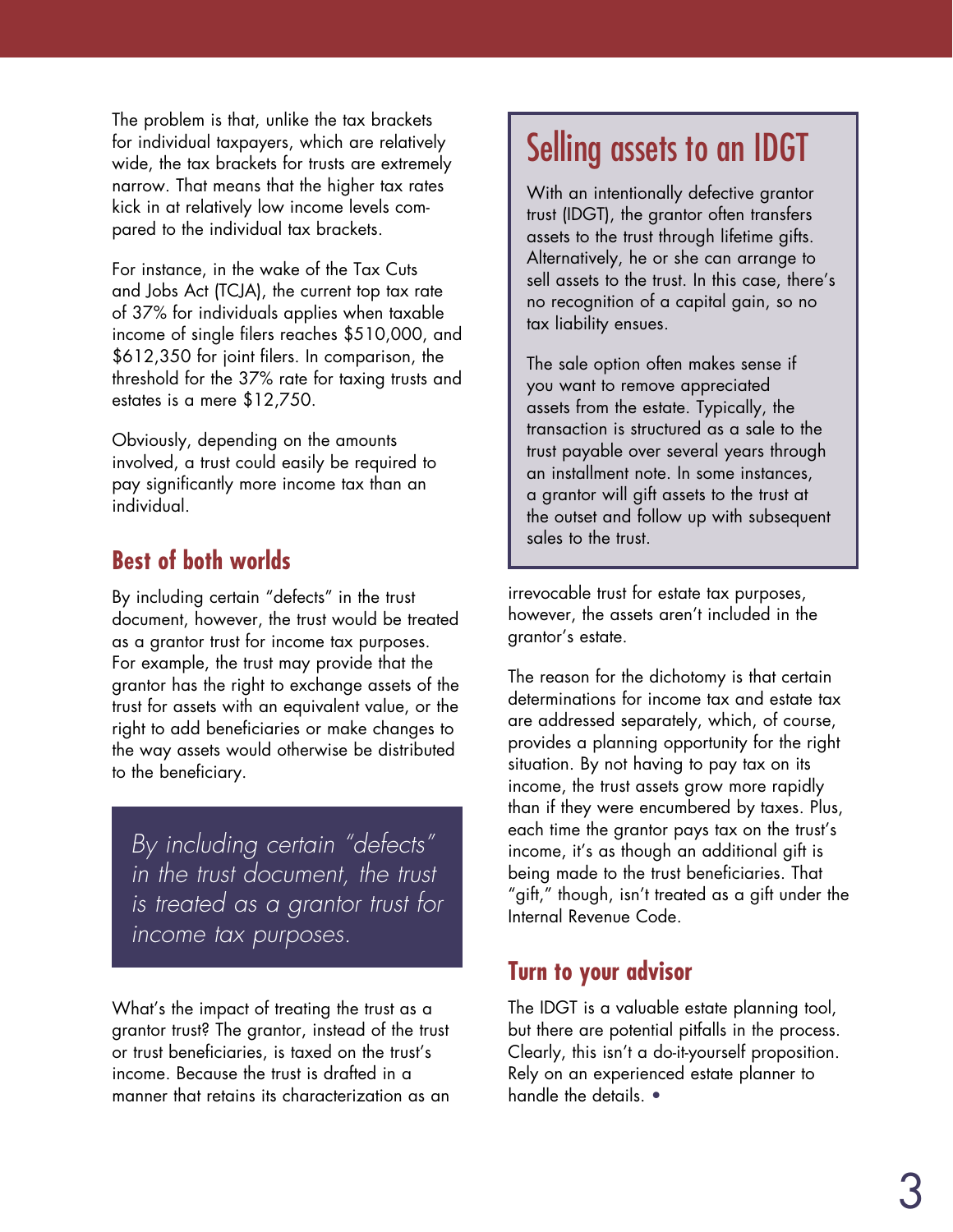# 7 deadly estate planning sins

According to literature, the "seven deadly sins" are lust, gluttony, greed, laziness, wrath, envy and pride. Although individuals may be guilty of these from time to time, other types of "sins" can be fatal to an estate plan if you're not careful. Here are seven transgressions to avoid.

Sin #1: You don't create an estate plan. The first estate planning sin is the most basic. If you don't develop a plan featuring a will, your assets might end up being distributed according to state law, regardless of your intentions. The lack of an estate plan could lead to family conflicts and lengthy legal battles. Plus, you'll miss out on opportunities for maximizing your wealth and minimizing tax liability.

No one likes to contemplate his or her own mortality, but ignoring the need for a plan or procrastinating is asking for trouble. If you haven't started the process yet, don't delay any longer.

Sin #2: You don't understand your estate plan. Surprisingly, this is at the root of many estate planning debacles, despite the guidance of an experienced estate planning advisor.

Simply signing documents, and not knowing what you're signing, or what it means, could cause problems. This is especially true if you don't follow up with actions you're supposed to take. This doesn't mean you have to be a legal expert, but it's important to grasp the basic concepts. While you can still rely on your advisor, knowledge is power.

Sin #3: You don't update beneficiary forms. Of course, your will spells out who gets

what, where, when and how. But a will is often superseded by other documents like beneficiary forms for retirement plans, annuities and life insurance policies. Therefore, like your will, you must also keep these forms up to date.

For example, despite your intentions, retirement plan assets could go to a sibling or parent — or even worse, an ex-spouse instead of your children and/or grandchildren. Review beneficiary forms periodically and make the necessary adjustments.

#### Sin #4: You don't properly fund trusts.

Frequently, an estate plan will include one or more trusts, including a revocable living trust. The main benefit of a living trust is that assets don't have to be probated and exposed to public inspection. It's generally recommended that such a trust be used only as a complement to a will, not as a replacement.

*Both inside and outside of trusts, the manner in which you own assets can make a big difference.*

However, the trust must be funded with assets, meaning that legal ownership of the assets must be transferred to the trust. For example, if real estate is being transferred, the deed must be changed to reflect this. If you're transferring securities or bank accounts, you should follow the directions provided by the financial institutions. Otherwise, the assets have to be probated.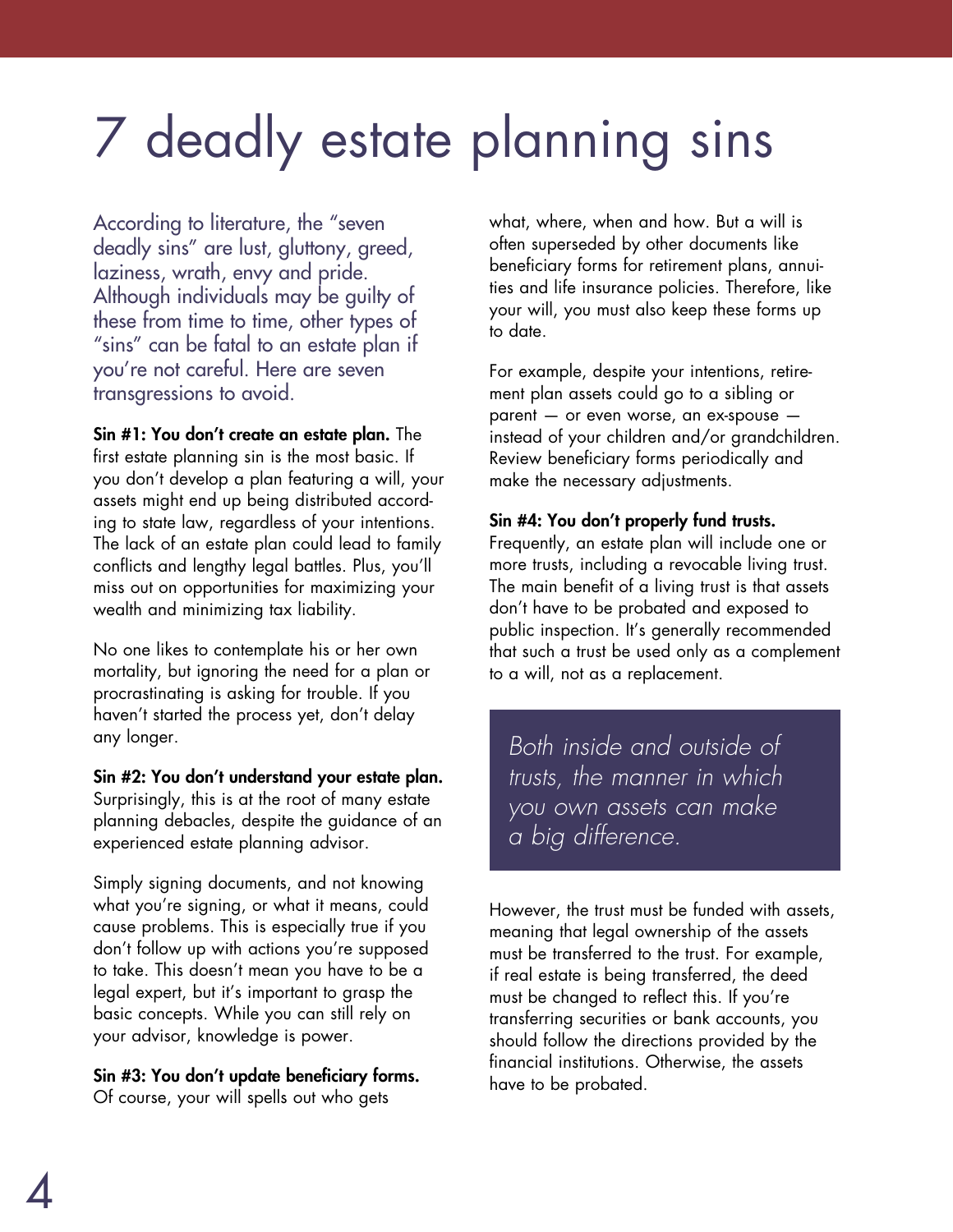

#### Sin #5: You don't properly title assets.

Both inside and outside of trusts, the manner in which you own assets can make a big difference. For instance, if you own property as joint tenants with rights of survivorship, the assets will go directly to the other named person, such as your spouse, on your death.

Not only is titling assets critical; you should review these designations periodically, just as you should your beneficiary designations. In particular, major changes in your personal circumstances or the prevailing laws could dictate a change in the ownership method.

Sin #6: You don't coordinate different plan **aspects.** Typically, there are a number of moving parts to an estate plan, including a will, a power of attorney, trusts, retirement plan accounts and life insurance policies. Don't look at each one in a vacuum. Even though they have different objectives, consider them to be components that should be coordinated within the overall plan.

For instance, arrange to take distributions from investments — including securities, qualified retirement plans and traditional and Roth IRAs — in a way that preserves more wealth. Also, naming a revocable living trust as a retirement plan beneficiary could accelerate tax liability. Incorporate beneficiary designations for retirement accounts and life insurance policies into an overview.

Sin #7: You don't review the plan. It's critical to consider an estate plan as a "living" entity that must be nourished and sustained. Don't allow it to just gather dust in a safe deposit box or file cabinet.

Consider the impact of major life events like births, deaths, marriages, divorces, job switches and relocations, just to name a few. Make sure your plan continues to meet your objectives. •

## The clock is running

Why now may be the time to make a Roth IRA conversion

Roth IRAs offer significant financial and estate planning benefits. If you have a substantial balance in a traditional IRA and are considering converting it to a Roth IRA, there may be no better time than now. The Tax Cuts and Jobs Act

(TCJA) reduces individual income tax rates through 2025. For those making the conversion now, the TCJA both enhances the benefits of a Roth IRA and reduces the cost of converting.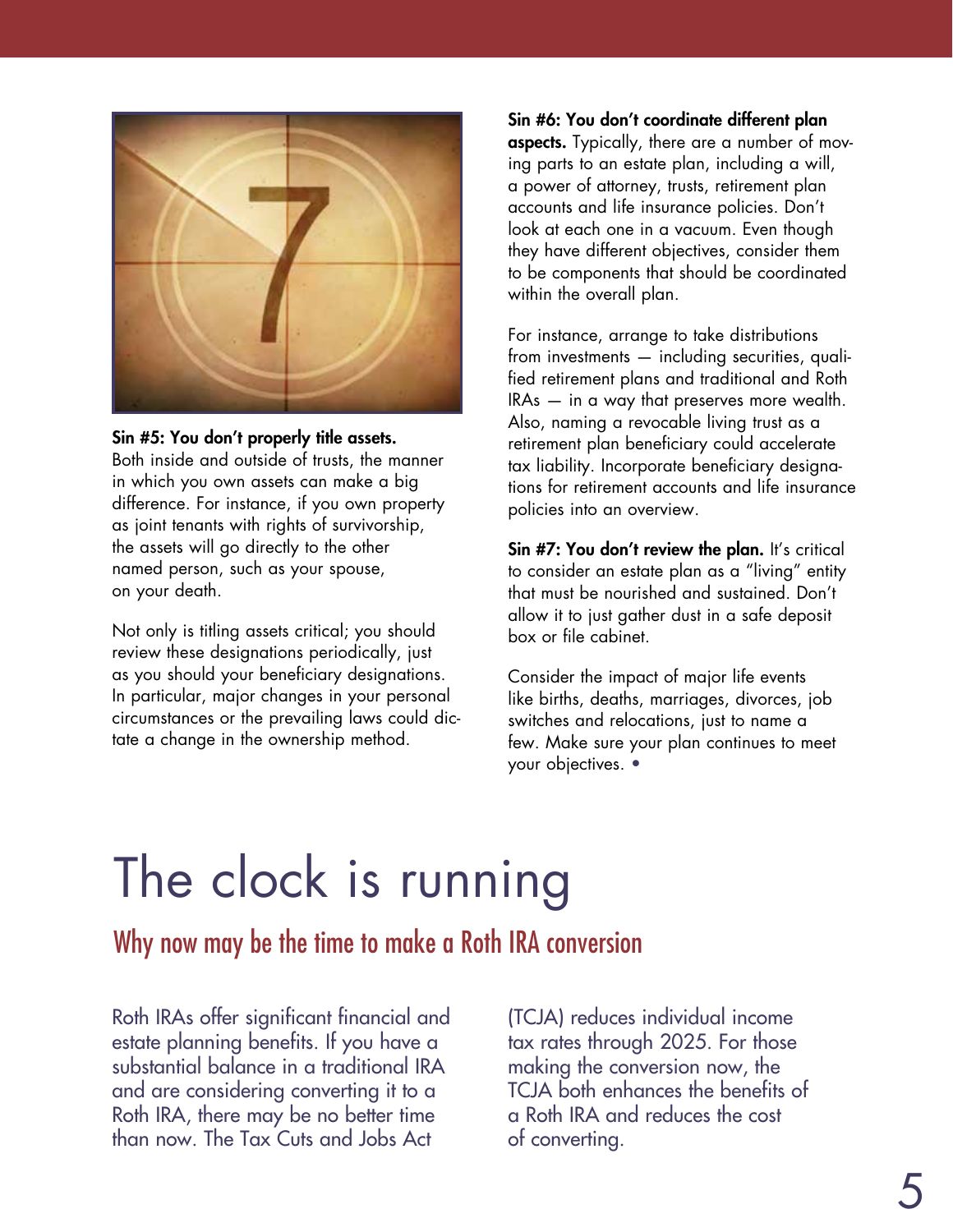### **Roth IRA estate planning benefits**

The main difference between traditional and Roth IRAs is the timing of income taxes. With a traditional IRA, your eligible contributions are deductible but distributions of both contributions and earnings are taxable. With a Roth IRA, on the other hand, your contributions are nondeductible — that is, they're made with after-tax dollars — but qualified distributions of both contributions and earnings are tax-free.

Generally, from a tax perspective, you're better off with a Roth IRA if you expect your tax rate to be higher when it comes time to withdraw the funds. That's because you pay the tax up front, when your tax rate is lower.

From an estate planning perspective, Roth IRAs have two distinct advantages. First, unlike a traditional IRA, a Roth IRA doesn't mandate required minimum distributions (RMDs) beginning at age 70½. If your other assets are adequate to meet your living expenses, you can allow the funds in a Roth IRA to continue growing tax-free for the rest of your life, multiplying the amount available for your loved ones.

Second, your children or other beneficiaries can withdraw funds from a Roth IRA tax-free. In contrast, distributions from an inherited traditional IRA are, with certain exceptions, taxable, and, depending on the circumstance, could saddle the recipient with a sizable income tax bill.

## **Why now?**

The TCJA's tax changes may make it an ideal time for a Roth IRA conversion. As previously discussed, Roth IRAs offer tax advantages if



you expect your tax rate to be higher in the future.

The TCJA temporarily lowered individual income tax rates, which means that there's a good chance that, all else being equal, your tax rate will increase in 2026 (unless a future Congress lowers tax rates). Plus, if you're in a position to fund your future needs from sources other than your IRA, converting now, with relatively lower tax rates, is a good idea.

When you convert a traditional IRA to a Roth IRA, you pay taxes (but not penalties) on the amounts you convert, to the extent they're attributable to deductible contributions and earnings on those contributions. You'll be able to keep the funds in a Roth IRA, which avoids RMDs and allows the full balance to continue growing tax-free.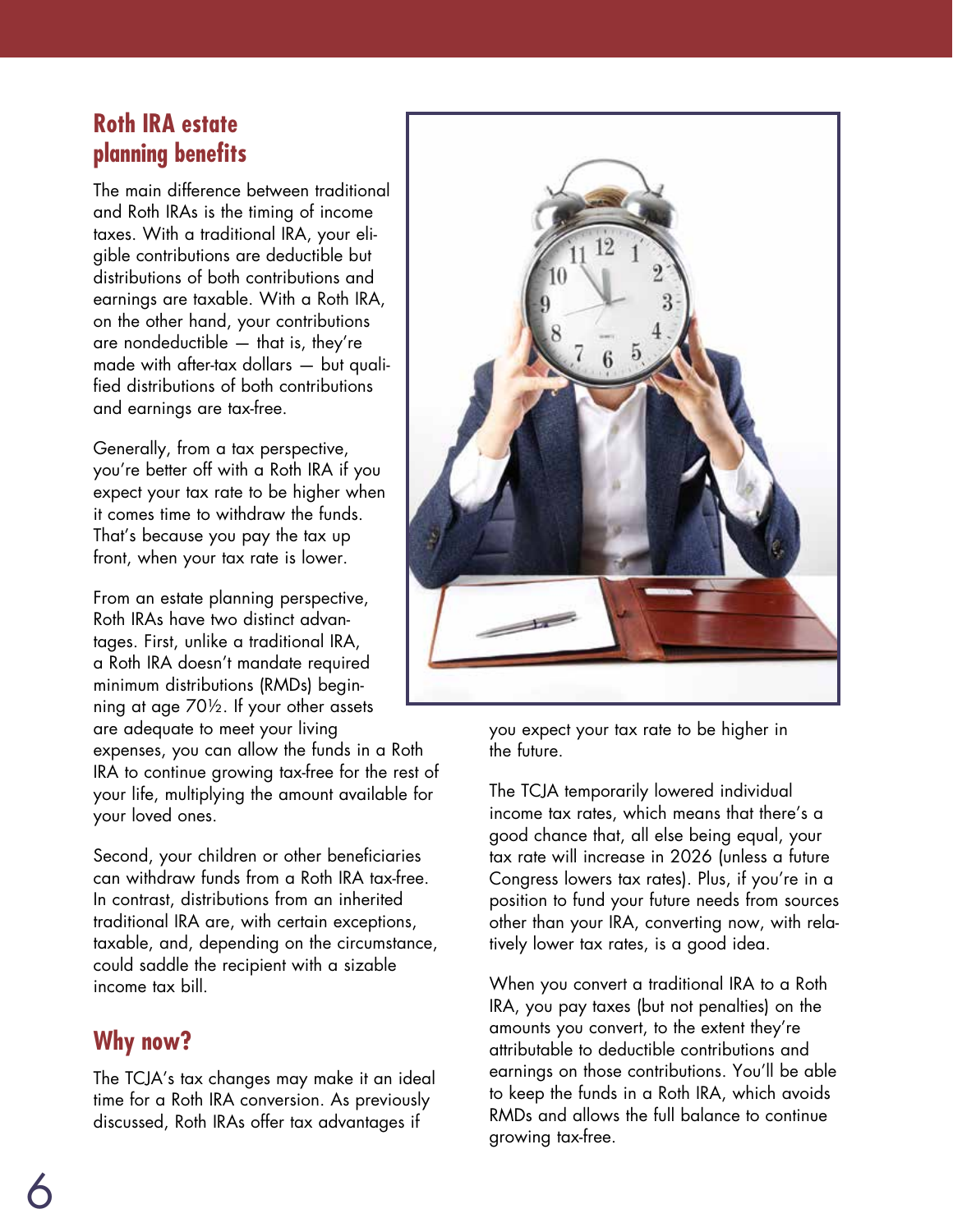One good strategy for softening the tax blow is to do the conversion gradually between now and 2026. This allows you to spread the cost over seven years. Also, by reducing the amount converted in a given year, you minimize the chances that the income generated by the conversion itself will push you into a higher tax bracket.

### **Proceed with caution**

If you're contemplating a Roth IRA conversion, be sure to discuss the costs, benefits and potential risks with your advisor. It's important to be cautious because, once you convert a traditional IRA to a Roth IRA, you're stuck with it. •

## ESTATE PLANNING PITFALL

## You haven't addressed pets in your estate plan

Is your pet like a member of the family? If so, you may want to revise your estate plan in case your pooch or feline outlives you, just like other family members. The optimal approach may be to use a so-called "pet trust."

Pet trusts have been around for decades, but they've been gaining in popularity the last few years. Minnesota recently became the last state in the union to approve these arrangements. Now, a pet trust can be established anywhere in the country.

As the name implies, a pet trust provides for the care and maintenance of one or more companion animals. Typically, the owner called the "grantor" or "settlor" — sets up the trust and designates a trustee to hold assets for the benefit of the pet. The trustee makes payments from the trust as needed.

What's more, the trust terms may provide specific instructions regarding the care of the pet. For example, if you own a cat that prefers one brand of food or your dog enjoys romps in the park, those details may be included in the trust. You may also impose requirements for regular visits to the vet.



A pet trust can provide instructions to care for the pet if it falls ill or otherwise is incapacitated. You know your pet better than anyone, so describe the form and length of care your pet should receive.

What happens after your pet dies? The remaining funds are distributed among the beneficiaries named in the trust. So, in a manner of speaking, your grandkids and other family members will be inheriting money from your long-time pet companion.